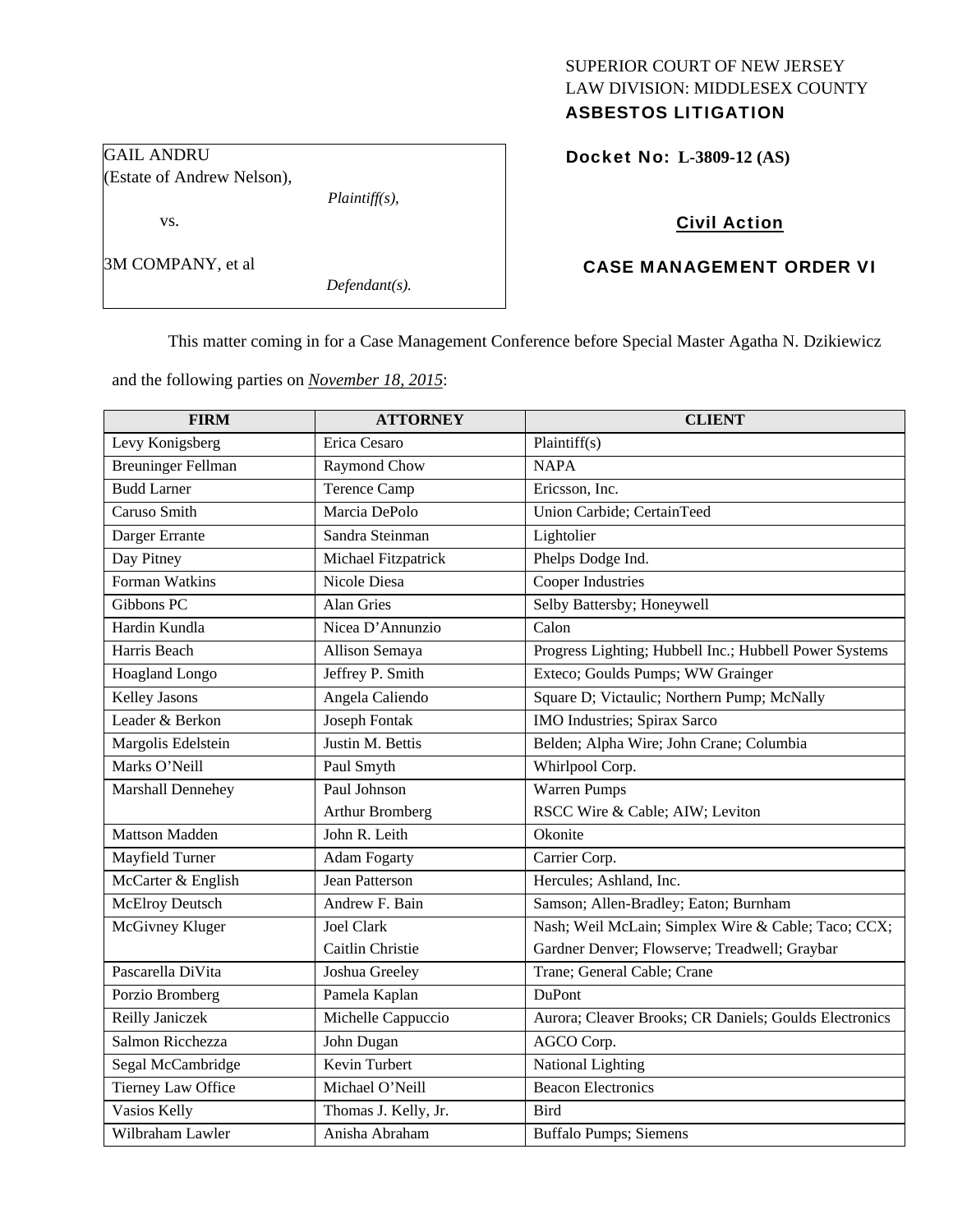IT IS on this **20th** day of **November, 2015** *effective from the conference date;*

ORDERED as follows:

Counsel receiving this Order through computerized electronic medium (E-Mail) shall be deemed by the court to have received a copy of the filed original court document. Any document served pursuant to this Order shall be deemed to be served by mail pursuant to *R*.1:5-2.

#### **DISCOVERY**

February 19, 2016 Fact discovery, including depositions, shall be completed by this date. Plaintiff's counsel shall contact the Special Master within one week of this deadline if all fact discovery is not completed.

March 18, 2016 Depositions of corporate representatives shall be completed by this date.

#### **EARLY SETTLEMENT**

March 31, 2016 Settlement demands shall be served on all counsel and the Special Master by this date.

#### **SUMMARY JUDGMENT MOTION PRACTICE**

| April 1, 2016  | Plaintiff's counsel shall advise, in writing, of intent not to oppose motions by this date. |
|----------------|---------------------------------------------------------------------------------------------|
| April 15, 2016 | Summary judgment motions shall be filed no later than this date.                            |

May 13, 2016 Last return date for summary judgment motions.

#### **MEDICAL DEFENSE**

- May 31, 2016 Plaintiff shall serve additional medical expert report by this date.
- May 31, 2016 Upon request by defense counsel, plaintiff is to arrange for the transfer of pathology specimens and x-rays, if any, by this date.
- July 29, 2016 Defendants shall identify its medical experts and serve medical expert reports, if any, by this date.

#### **LIABILITY EXPERT REPORTS**

May 31, 2016 Plaintiff shall identify its liability experts and serve liability expert reports or a certified expert statement by this date or waive any opportunity to rely on liability expert testimony.

July 29, 2016 Defendants shall identify its liability experts and serve liability expert reports, if any, by this date or waive any opportunity to rely on liability expert testimony.

#### **ECONOMIST EXPERT REPORTS**

May 31, 2016 Plaintiff shall identify its expert economists and serve expert economist report(s), if any, by this date or waive any opportunity to rely on economic expert testimony.

\_\_\_\_\_\_\_\_\_\_\_\_\_\_\_\_\_\_\_\_\_\_\_\_\_\_\_\_\_\_\_\_\_\_\_\_\_\_\_\_\_\_\_\_\_\_\_\_\_\_\_\_\_\_\_\_\_\_\_\_\_\_\_\_\_\_\_\_\_\_\_\_\_\_\_\_\_\_\_\_\_\_\_\_\_\_\_\_\_\_\_\_\_\_\_\_\_\_\_\_\_\_\_\_\_\_\_\_\_\_